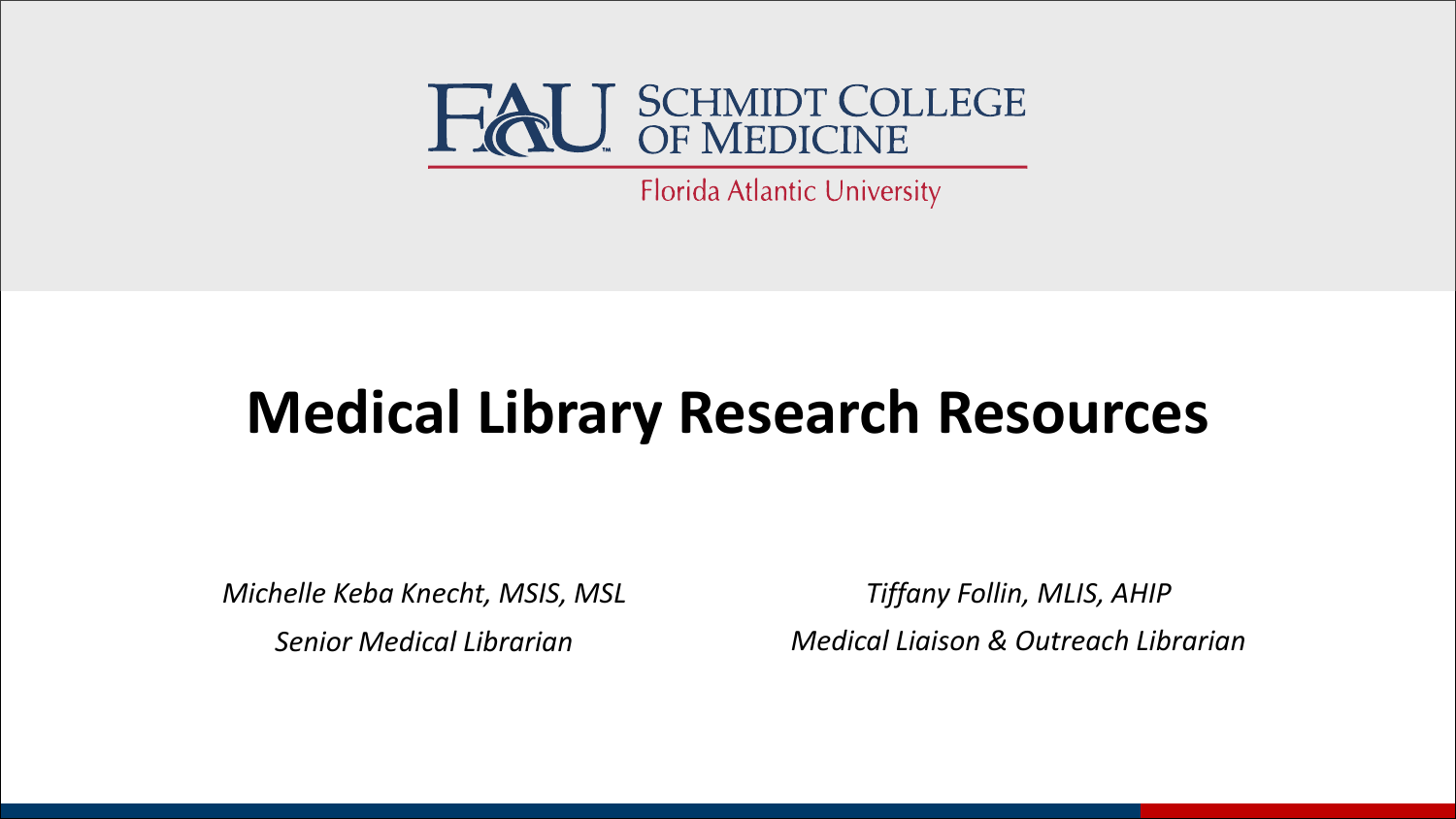## **Agenda**

- Introductions
	- Medical librarians, location, services
- Tour of the Medical Library Website
	- Locating journals via the FAU Libraries
	- Locating papers for literature searches via Web of Science vs. PubMed
	- Accessing the full text of articles via FAU's subscriptions
		- Using FindIT@FAU
		- Requesting papers not available at FAU via Interlibrary loan
	- Journal Citation Reports
		- Identifying the impact factor of a journal
	- UptoDate
		- Creating an UTD Anywhere account & re-verifying access
- Publishing Resources
	- Publication Discounts & Citation Management
- Time Saving Tools
	- EndNote Click, Read by QxMD & FAU Virtual Apps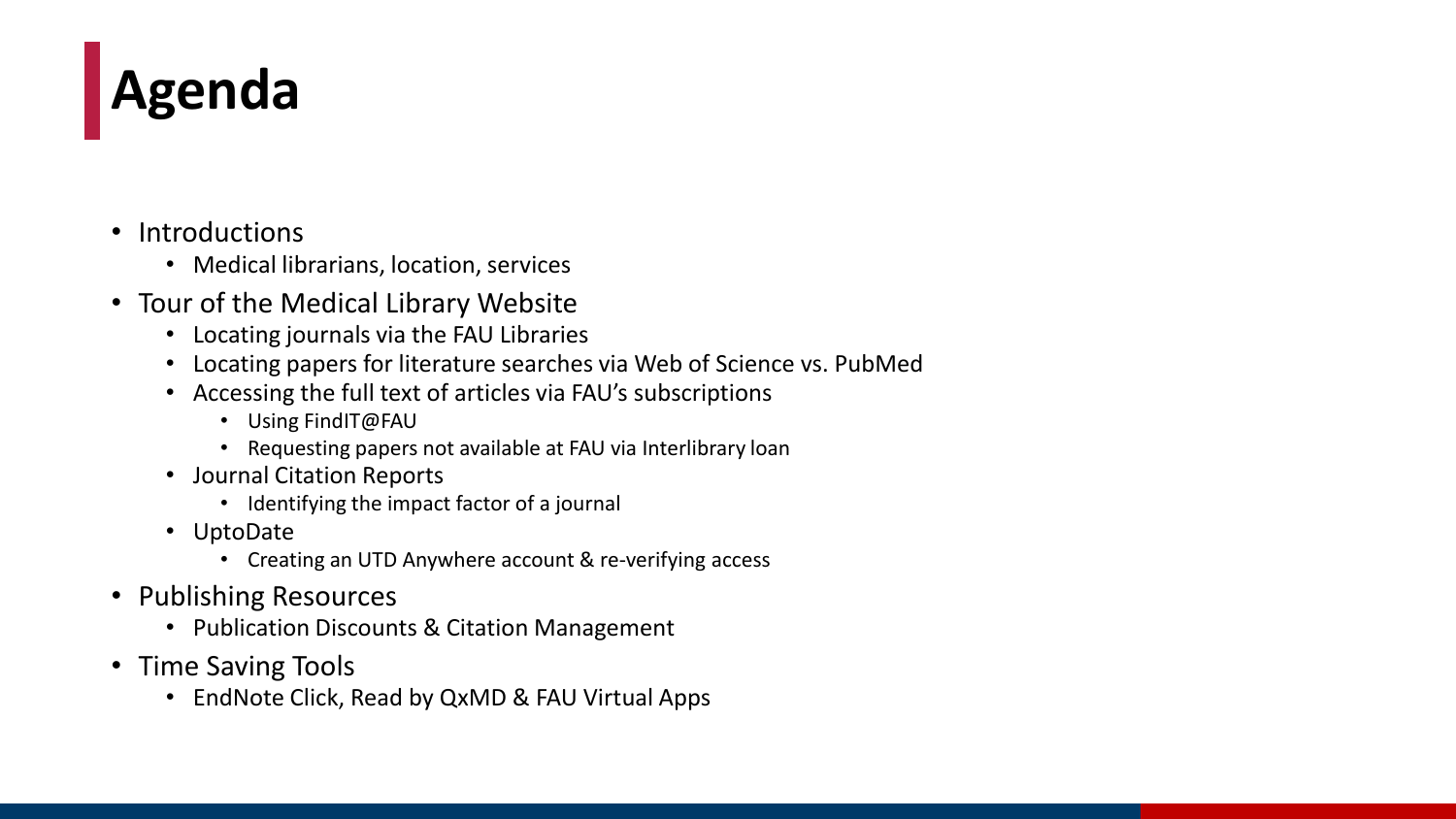# **Medical Librarian Faculty**

- Medical librarians can consult on:
	- Best practices for evidence-based medicine
	- Literature searches for research projects
	- Issues accessing FAU library resources
- Schedule an appointment:
	- <https://library.fau.edu/medical/staff>
- Drop-in during our office hours:
	- Michelle Keba Knecht: Mon. Fri. 9am -11am; <https://fau.webex.com/meet/kebam> BC-71, Room 122
	- Tiffany Follin: Mon. Fri. 11am-1pm; <https://fau.webex.com/meet/tfollin> LY-3, Room 323



Michelle Keba Knecht, MSIS, MSL Senior Medical Librarian Pronouns: She/ Her (what's this?) Drop-in office hours: Monday-Friday, 9am-11am Virtual Office: https://fau.webex.com/meet/kebam COM Office: BC-71, Room 122 Click HERE to schedule an appointment. Email: kebam@health.fau.edu Contact number: 561-297-0689

Tiffany Follin, MLIS, AHIP Medical Liaison and Outreach Librarian Pronouns: She/ Her (what's this?) Drop-in office hours: Monday-Friday, 11-1pm Virtual Office: https://fau.webex.com/meet/tfollin Library Office: LY-3, Room 323 Click HERE to schedule an appointment. Email: tfollin@health.fau.edu Contact number: 561-297-3642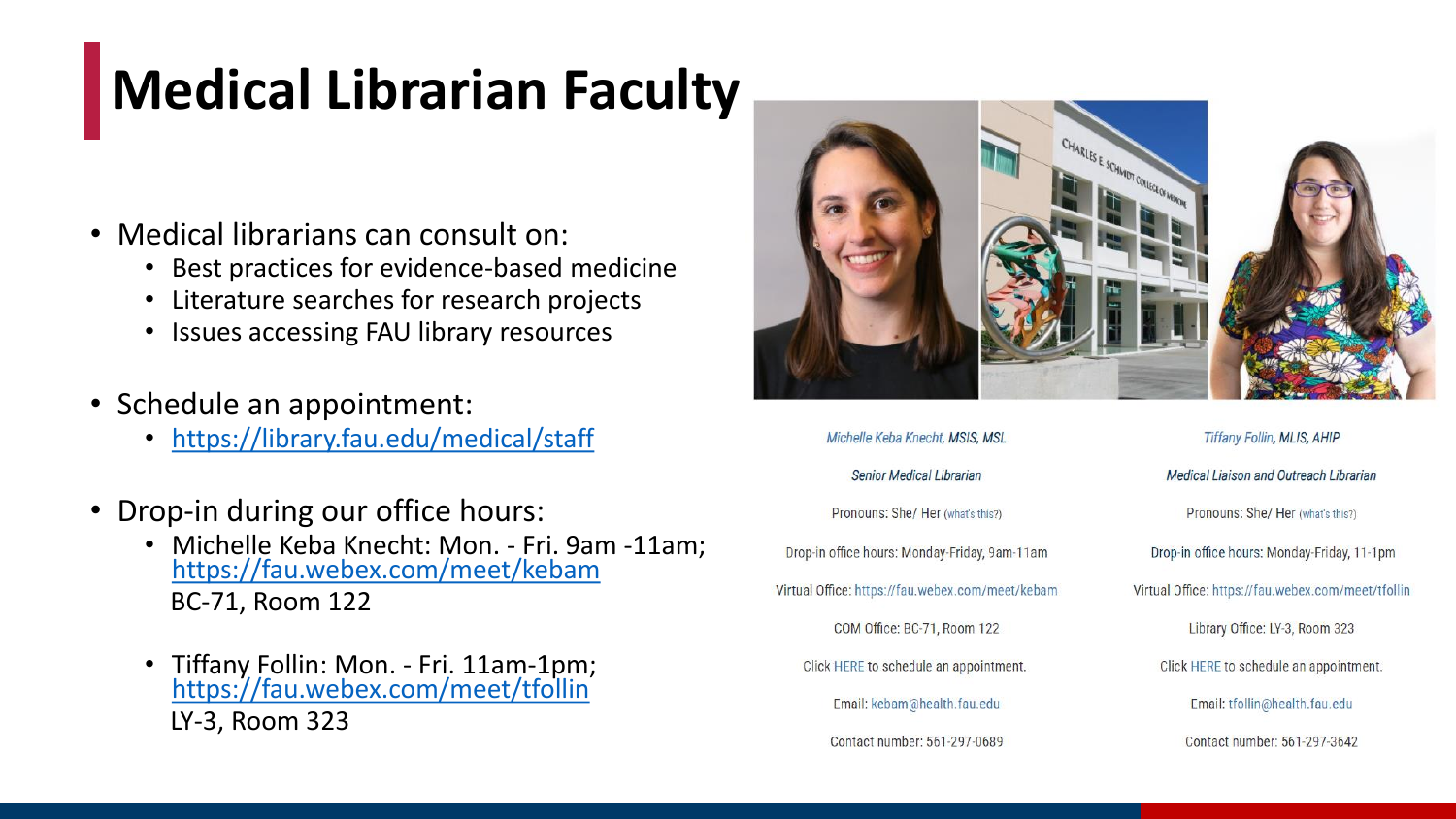### **Troubleshoot Technology Issues**

- You must log in through the university's [OpenAthens](https://library.fau.edu/openathens) service to access library subscriptions from offcampus
- If you have any issues, email Michelle or Tiffany or submit a COM support ticket:
	- Tiffany Follin [tfollin@health.fau.edu](mailto:tfollin@health.fau.edu)
	- Michelle Keba [kebam@health.fau.edu](mailto:kebam@health.fau.edu)
	- <https://comsupport.fau.edu>



By using this site you agree to us setting cookies. Please see our privacy and cookie information.

Powered by Q Open Athens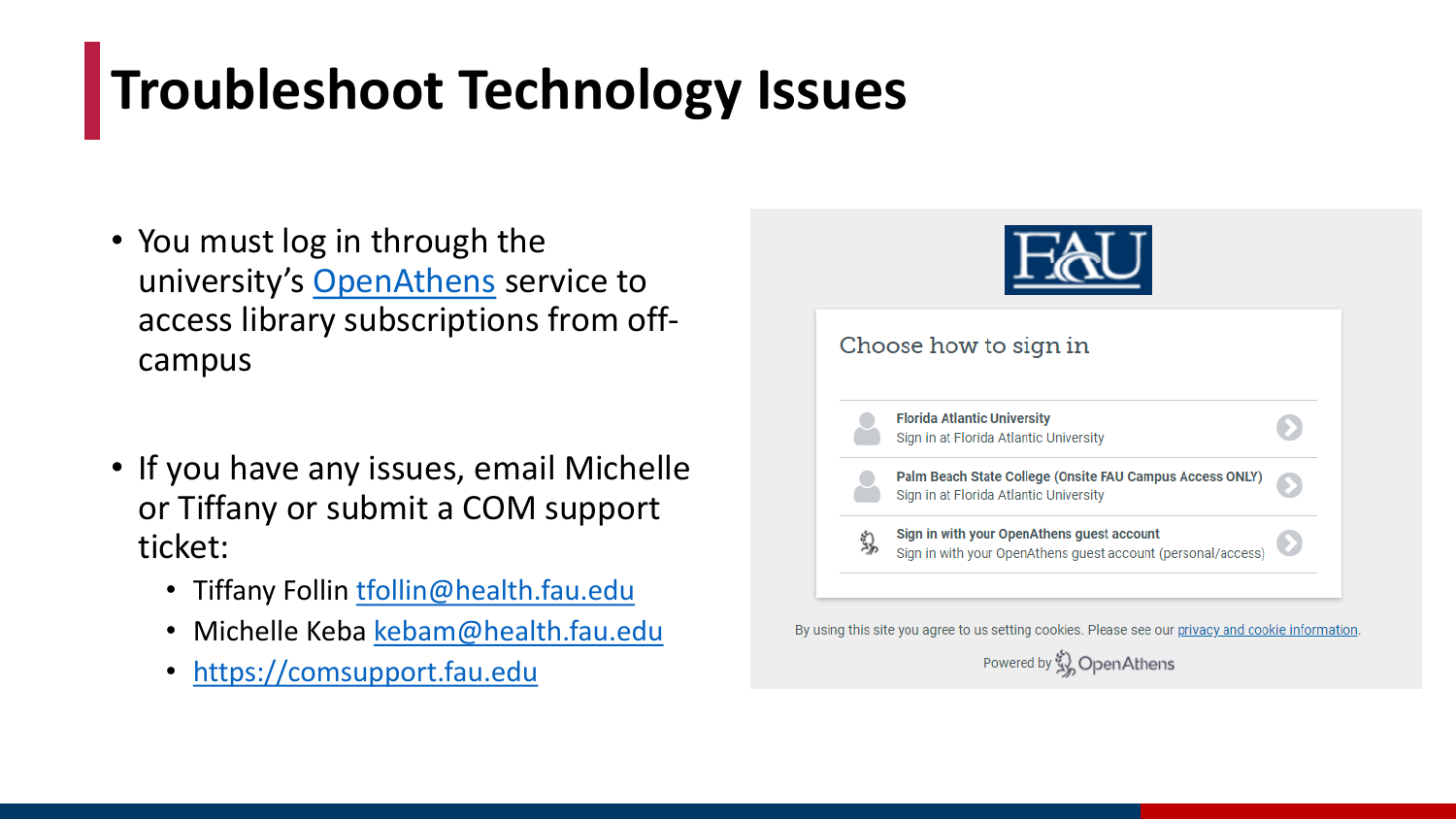# **Tour of the Medical Library Website**

- The library subscribes to many research and point of care databases such as UpToDate, Pubmed, Clinical Key, Cochrane Library, Embase and many more!
- The library also subscribes to many of the core textbooks and study tools required in the first four years of study. Each year has its own guide which lists core books the library has electronically or in print.
- Access these resources on our website at: <https://library.fau.edu/medical/>



### Home

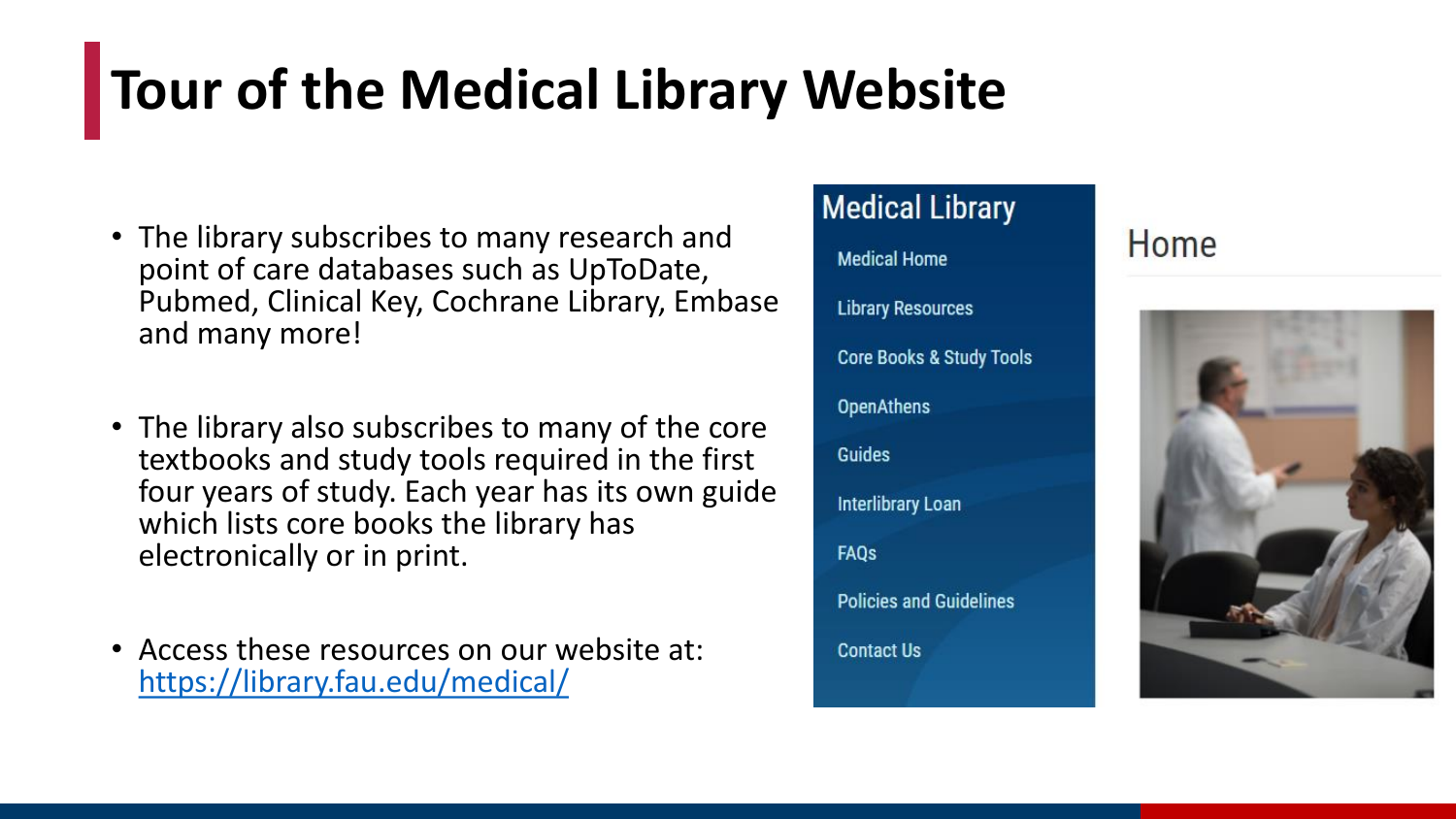## **Publishing Resources - Discounts**

#### • Cambridge University Press

• As part of the State University System's Read & Publish agreement with Cambridge University Press, FAU faculty, staff, and students can publish open access articles in Cambridge OA Journals without having to pay any article processing charges

#### • BMJ Open Access Journals

• Individual users of the BMJ Research to Publication Course get a 20% discount to publish in any BMJ Open Access Journal. The list is viewable when you are logged into Research to Publication.

#### • BMJ Case Reports

• FAU faculty, staff, and students can contact Tiffany Follin for FAU's fellowship code to publish for free in BMJ Case Reports. Choosing to publish an accepted article as open access is an additional fee not covered by the fellowship code.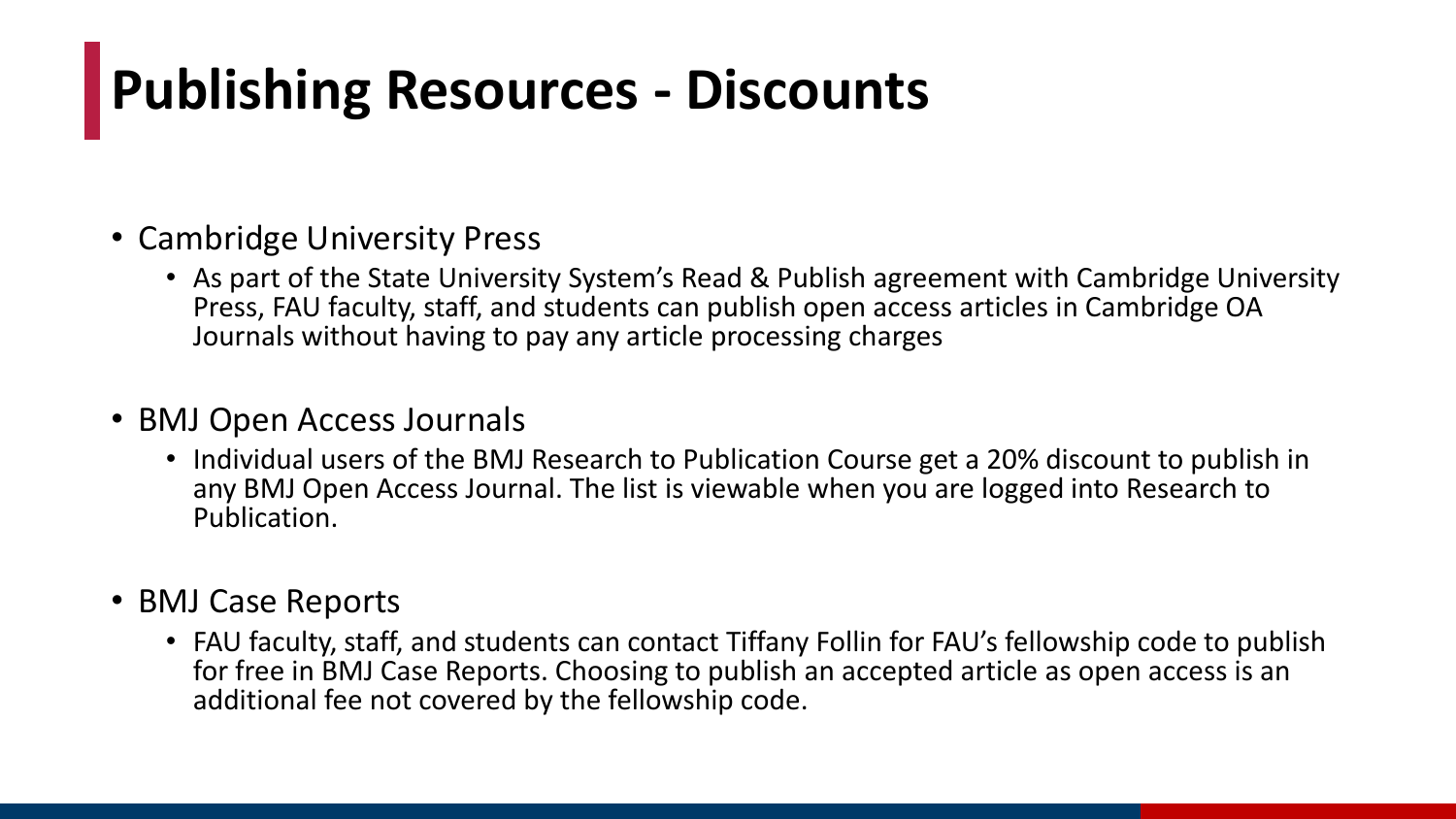# **Publishing Resources – Citation Management**

- EndNote Web
	- Available via Web of Science
- Zotero
	- Will update you if an article has been retracted
- Mendeley
	- Works best for collaborating with other researchers

[More information is available at: https://libguides.fau.edu/citations](https://libguides.fau.edu/citations-medical/ReferenceManagement)medical/ReferenceManagement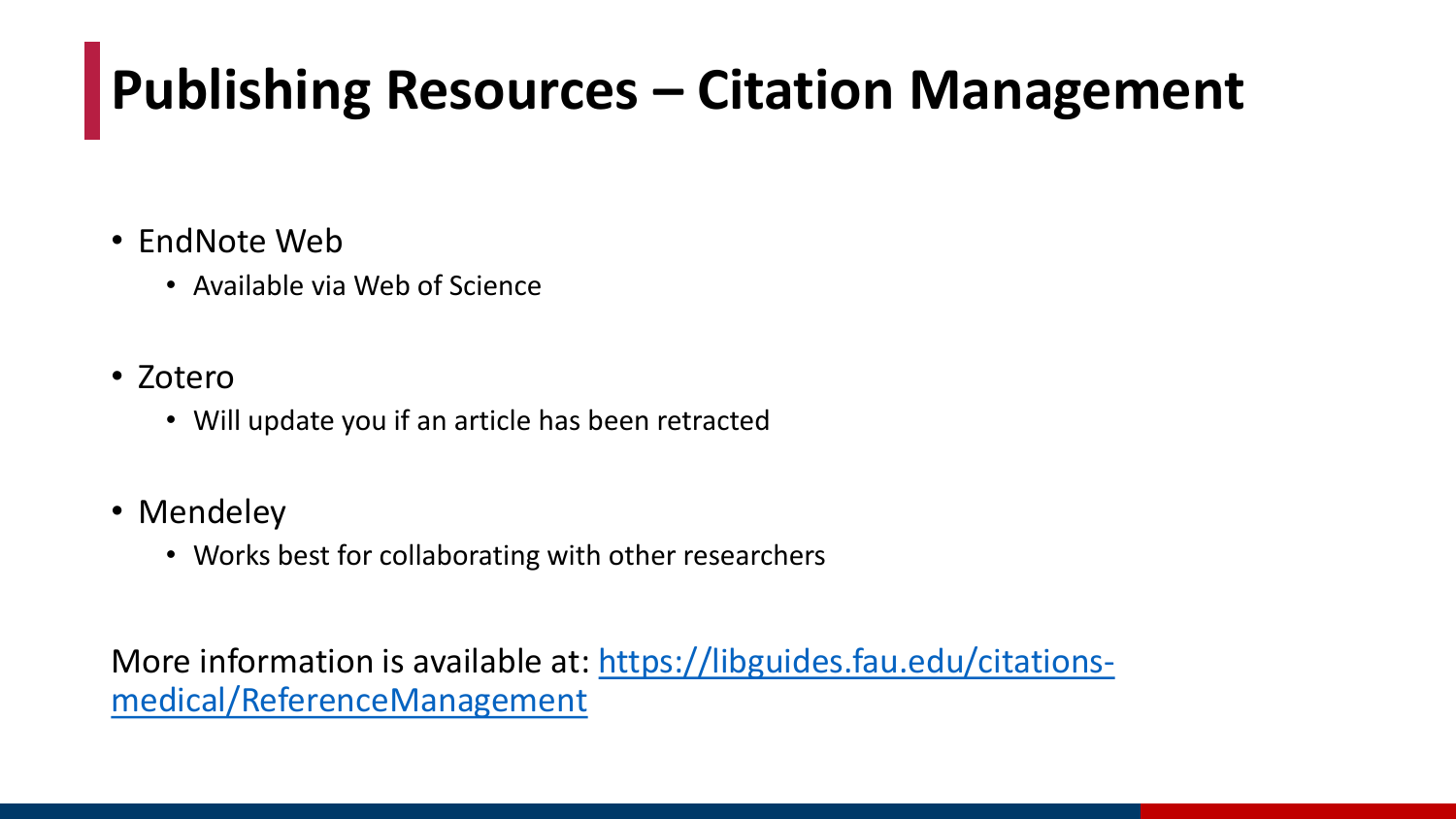## **Time Saving Tools – EndNote Click**

- <https://click.endnote.com/>
- Free Browser Extension for Chrome
- Helps you get to full-text PDFs faster by securely connecting you to your library's journal subscriptions and open access content

#### Research faster. **One-click access** to millions of research papers

- Turbo charge your literature
- Works with you across 20,000 platforms
- Read anywhere, anytime, on and off-campus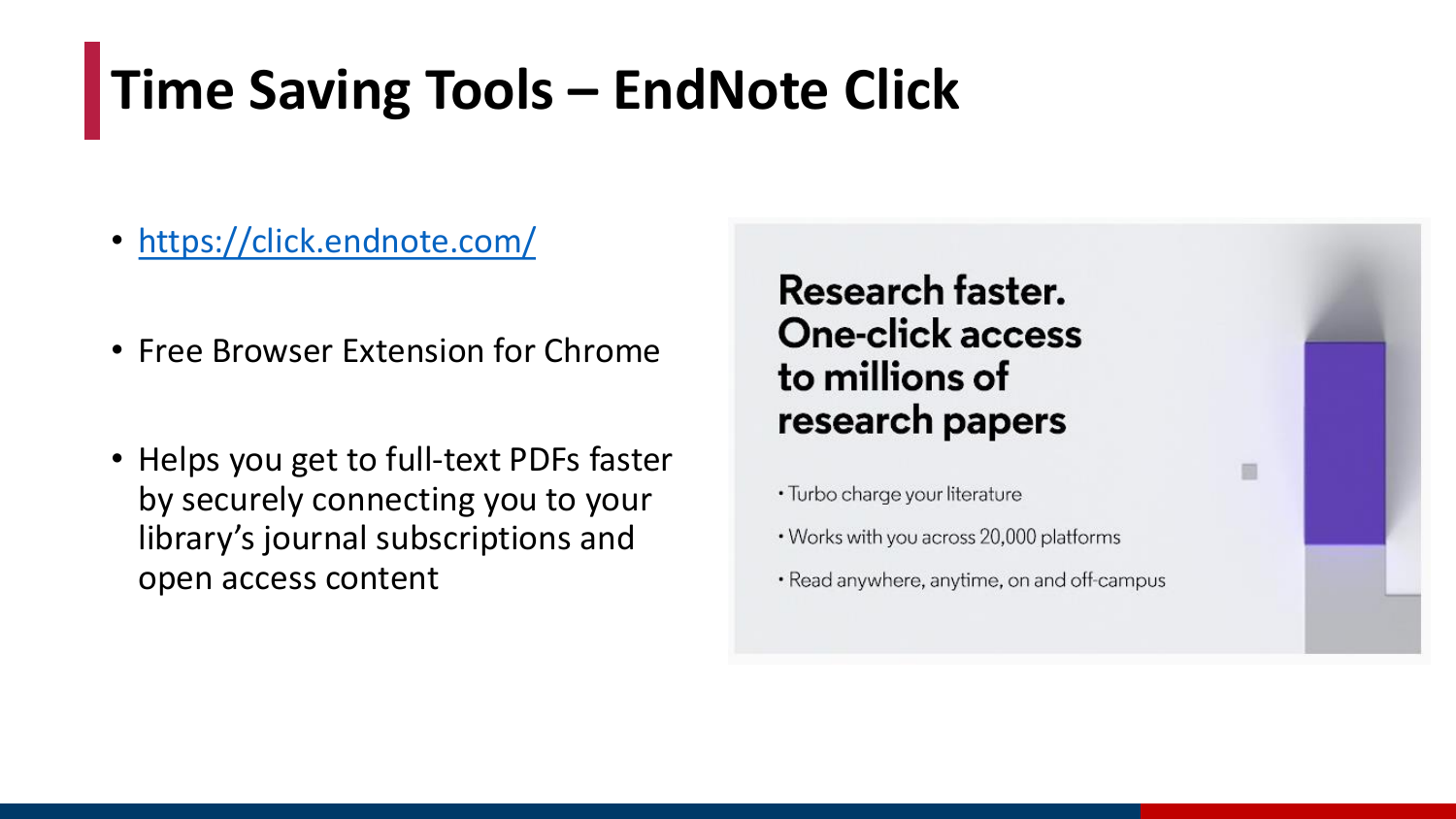## **Time Saving Tools - ReadbyQxMD**

- https://read.qxmd.com/
- Free Mobile App
- Follow your favorite journals and get full-text PDFs by connecting you to your library's journal subscriptions and open access content

#### Residents' Experiences of **Negative Emotions toward** Patients: Challenges to their Identities

Jody E Steinauer et al.

PhenomenonMedical learners are more likely than practicing physicians to experience negative emotions toward some patients whom they find challenging, and medical students experience such emotions related to their identity as learners.

November 11, 2021: Teaching and Learning in Medicine

 $\bullet$  34763598

#### **REVIEW**

Ivermectin: a multifaceted drug of Nobel prizehonoured distinction with indicated efficacy against a new global scourge. COVID-19

#### **Persistent Opioid Use After** Cardiac Implantable **Electronic Device Procedures**

**Featured Feed Trending Papers on Read** 

#### Timothy M Markman et al.

**BACKGROUND:** Prescription opioids are a major contributor to the ongoing epidemic of persistent opioid use (POU).

November 16, 2021: Circulation

#### The undergraduate

'corridor of uncertainty': teaching core concepts for managing clinical uncertainty as the 'special technique' of general practice

Maxwell Cooper et al.

McWhinney's first principle of family medicine states that GPs 'are committed to the person rather than to a particular body **Contract** 

#### WATCCH: a multiprofessional approach to widening participation in healthcare careers

Nina Dutta et al.

**BACKGROUND: Students from lower** socioeconomic backgrounds are underrepresented in higher education and healthcare careers..

November 8, 2021: Education for Primary Care

Covid-19: Researcher blows the whistle on data integrity issues in Pfizer's vaccine trial

Paul D Thacker

No abstract text is available vet for this article.

November 2, 2021: BMJ: British Medical Journal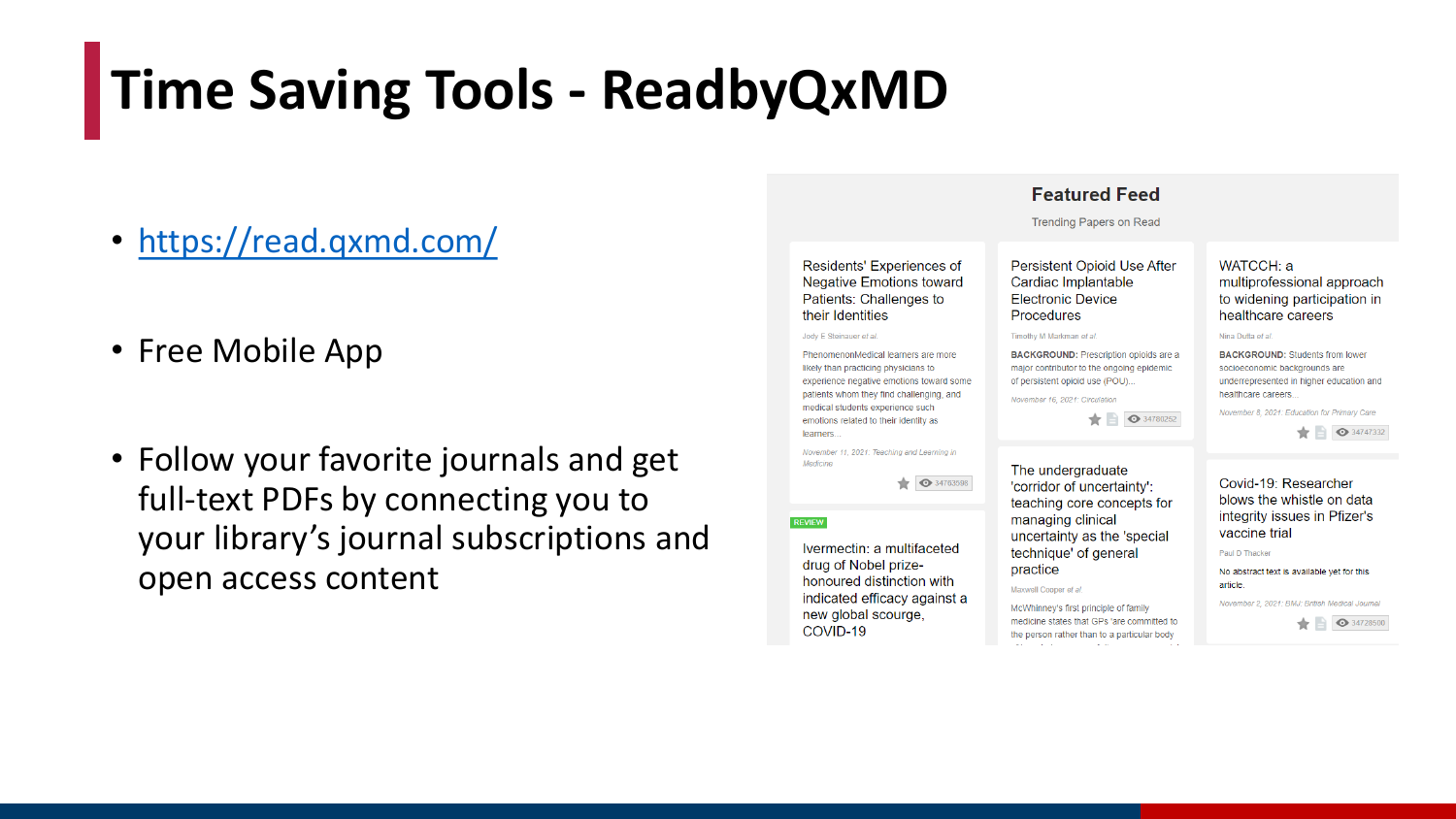## Time Saving Tools - FAU OIT Virtual Apps

- https://www.fau.edu/oit/virtual-apps/
- Includes Atlas.ti for qualitative data analysis and statistical packages such as Minitab and SPSS
- Create a ticket at https://comsupport.fau.edu/ to have the software installed on your COM issued computer

#### **Available Software Applications**

- ArcCatalog
- ArcGlobe 10
- ArcMap 10
- ArcScene 10
- Atlas.ti
- IBM SPSS 28
- Minitab 19
- $\bullet$  R

Note: You can request a specific software application through our Helpdesk.

- Microsoft Word
- Microsoft Access
- Microsoft PowerPoint
- Microsoft Excel
- R Studio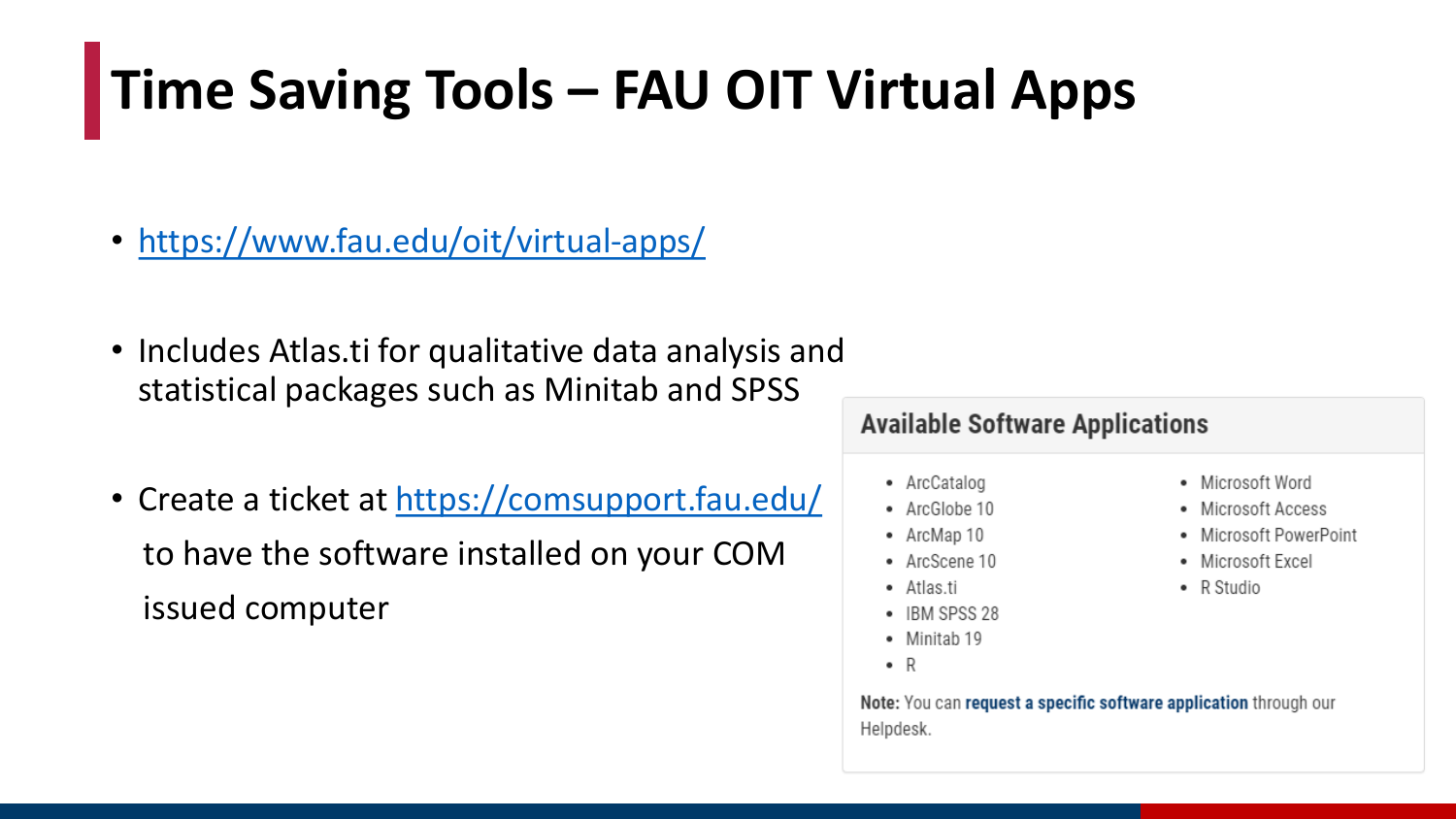# **Time for Your Feedback**

We would love to hear from you!

What resources do you need from the library or what would you like to know more about?